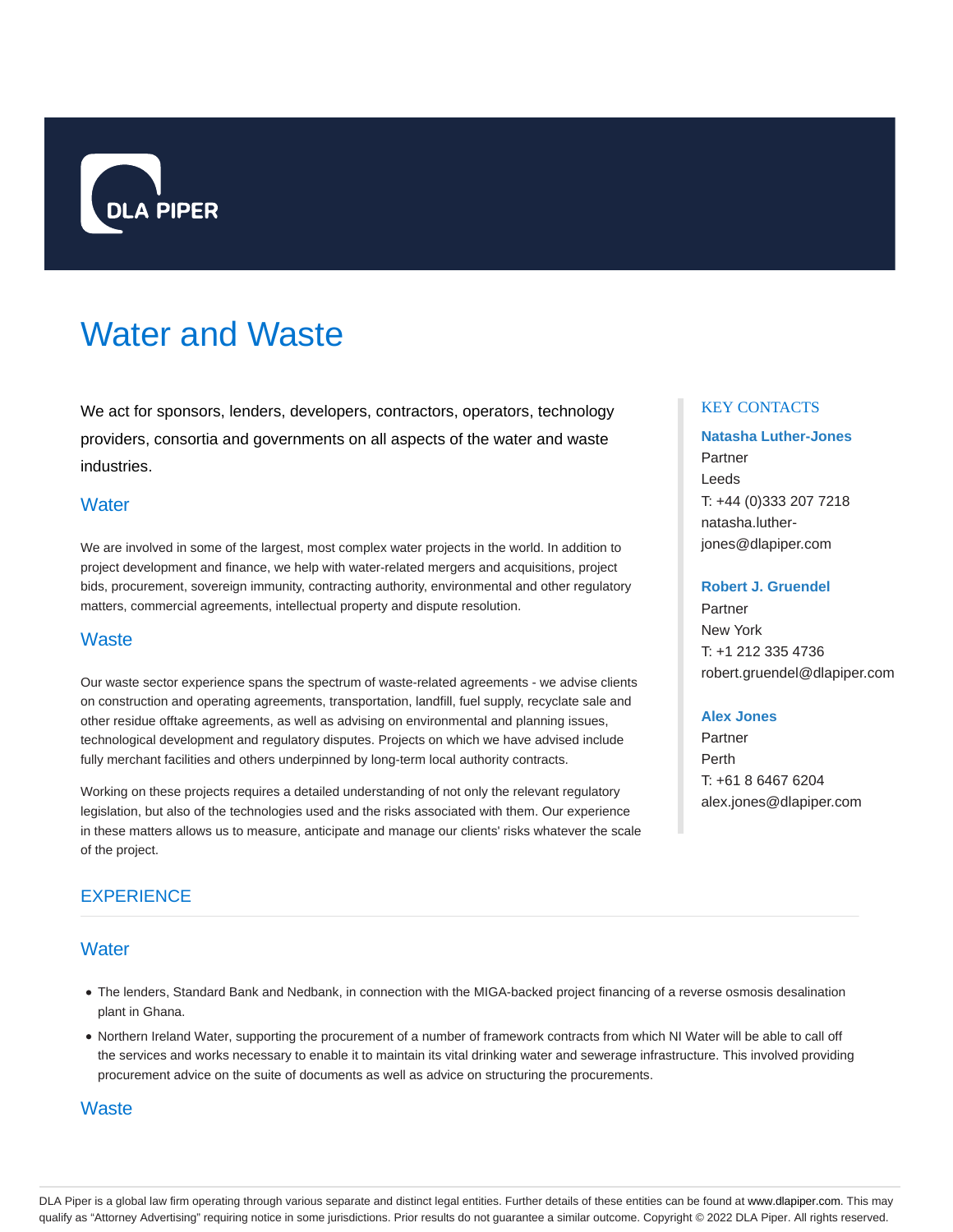- Suez Environnement's subsidiary, United Water, in its joint venture with KKR to acquire a 40-year water and wastewater concession from Bayonne, New Jersey. The concession requires more than US\$300 million of capital improvements to the water and wastewater systems which the JV will fund and manage. The DLA Piper team advised on the JV structuring, project contracts and financing aspects of this transaction, one of the first water and wastewater concessions deals completed in the US.
- Shanks in respect of the £750 million Wakefield Waste PFI Project in the UK. This major waste project reached financial close in January 2013 and will process up to 230,000 tonnes of residual waste per annum using mechanical sorting, autoclave and anaerobic digestion technology. Securing financing was a significant challenge but we successfully guided Shanks through a complicated process with funding provided by GIB, Barclays, Bayern LB and SMBC.
- Alauna Renewable Energy Limited, a joint venture between Kelda Water Services Limited and Scottish Water Horizons on the Edinburgh Food Waste Project. The project is based on a long term contract between the City of Edinburgh Council and Alauna Renewable Energy Limited to design, finance, build and operate a state of the art food waste facility using anaerobic digestion technology, which is capable of handling up to 30,000 tonnes of food waste every year.
- The funders to Advising the AmeyCespa consortium as preferred bidder on the North Yorkshire Waste PFI project prior to following the recent restructuring of financing of the project following the withdrawal by Defra of Waste Infrastructure Credits.
- Viridor on its bid for this major project being jointly procured by several local authorities in the Clyde Valley region with North Lanarkshire Council as lead authority. We are advising them on all aspects of this project, which is at the ISOS stage of procurement.
- Leeds City Council on its Residual Waste PFI project for the disposal of municipal waste.

## INSIGHTS

# **Publications**

**California regulations on diverting organic waste go into effect January 1: new rules affect municipalities and food sector, bring opportunities for composting and biofuel businesses**

#### 16 December 2021

As more regulations implementing SB 1383 come into effect in the coming years, the demand for permissible ways to dispose of organic waste will only increase.

**Global Reporting Initiative updates its Universal Standards – revisions will affect ESG reporting by numerous businesses**

#### 3 November 2021

GRI 11 outlines topics likely to be material for oil and gas organizations and lists relevant disclosures, such as air emissions, climate adaptation, and water and effluents.

**Whatever your sector, ransomware attacks are changing how to think about platform security risk: Action steps**

14 June 2021 In an increasingly digitized economy, creating awareness of platform security risks is critical.